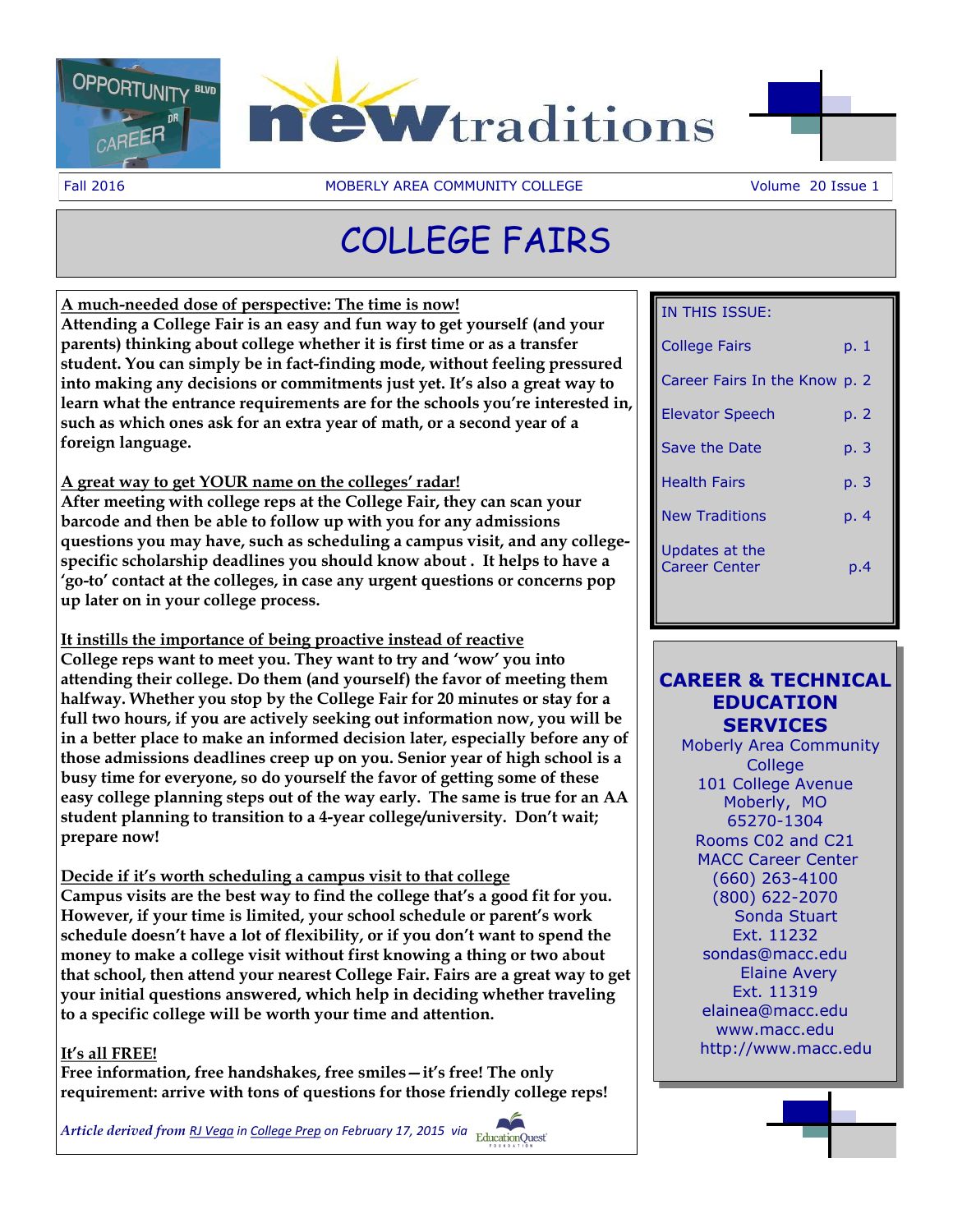### **CAREER FAIRS:**

## **IN THE KNOW BEFORE YOU GO**

Career Fairs are a great way to meet a large number of companies looking to hire. As a job seeker, your goal at these events is to quickly and effectively communicate your skills and to convince company representatives that you are a good fit for their team. To make a great impression, have more than just your elevator speech, resume, and interview attire ready. Research all attending businesses before you go. Make sure that when a recruiter asks, "What do you know about us?" you have a solid answer prepared. Bear in mind, how well you respond can make—or break—your chances of landing an interview with that company.

Its' good to be up-to-date on all company and industry news, both the good and the bad. However, focus on the good news when speaking to the company reps at a career fair. Is the business growing? What new products and services are they focusing on? A quick news search will give you one or two topics to discuss with a recruiter, if needed.

If you're in line waiting to meet with a company representative, pay attention to the conversations ahead of you. Try to determine what's most important to recruiters based upon their exchanges with other candidates. You'll be better prepared and save time by not having the recruiter repeat him/herself. The more you know the better chances of impressing a recruiter at a career fair and being considered for an interview. Your knowledge will affirm your interest and help establish common ground with the hiring manager; let your extra effort be an indicator of your future performance as a potential employee. Speak intelligently, have the credentials, and connect—be remembered more than the next job seeker in line.

So, do your career fair homework and take full advantage of these recruiting events at any age: you can make in-person connections, learn from industry professionals, and set yourself apart as a savvy candidate.

College Central Advice

College Central **-** Network<sup>\*</sup>

What is an Elevator Speech?

An elevator speech is a clear, brief message or "commercial" about you. It communicates who you are, what you're looking for and how you can benefit a company or organization. It's typically about 30 seconds, the time it takes people to ride from the top to the bottom of a building in an elevator.

Ex: Let me give you an example of one of my most successful projects. I was leading a virtual team across 3 competing companies in a project mandated by the European Regulatory Agency. My role was to plan and lead the monthly meetings where we decided how to test and validate our methods and where the labs compared their data. I am happy to report that we came up with a methodology that became an international standard, despite one company's up-front stated goal to drag the project out as long a possible. My  $name is$   $and$   $land$   $lam$ interested in taking on scientific challenges in an emerging biotech firm.

Check out **College Central Network** at [www.collegecentral.com/macc](http://www.collegecentral.com/macc) 

This web site sports half a million job postings geared for college students and new graduates and hundreds of articles to assist you with a successful job search. You can also post resumes and portfolios & search for internships.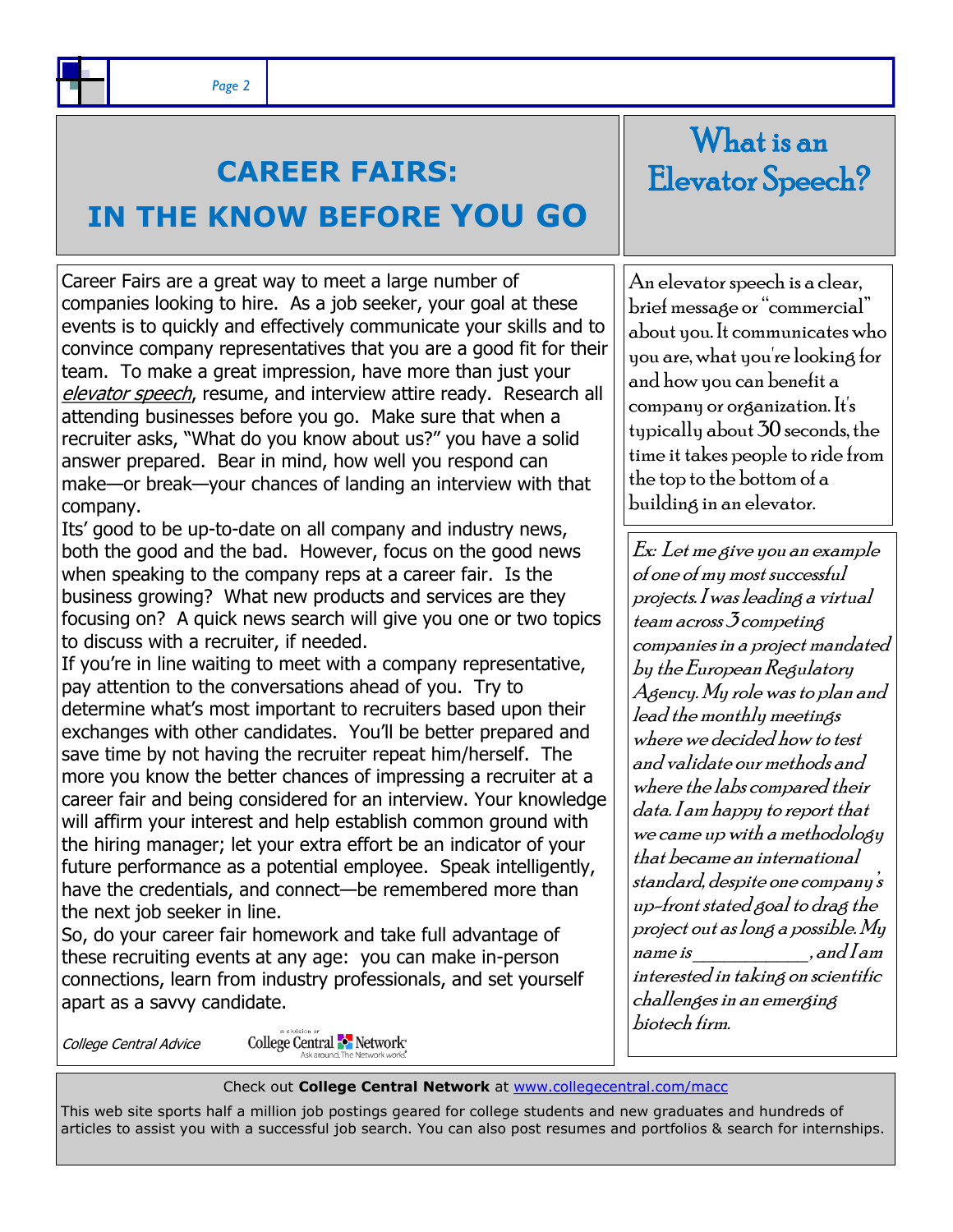

Early detection and information on risk reduction is a benefit that you can use for a healthier life! Many health problems and diseases leading to premature death or disability are preventable. Programs that assess risk, increase awareness of risk, and provide information, coaching, and support of healthier lifestyles can have a major influence on reducing health costs.

MACC students from the Allied Health Programs will be assisting with the FREE education and screenings: alongside many local health organizations in order to provide flu shots, cholesterol screenings, blood pressure and pulse ox; and glucose screens.

There will also be a blood drive in the upper level of the Activity Center. You don't need a special reason to give blood. You just need your own reason. Some of us give blood because we were asked by a friend. Some know that a family member or a friend might need blood some day. Some believe it is the right thing we do. Whatever your reason, the need is constant and your contribution is important for a healthy and reliable blood supply. And you'll feel good knowing you've helped change a life. You will receive a mini physical to check your: Pulse, Blood pressure, Body temperature, and Hemoglobin. Come prepared. Have a light meal and plenty to drink. Bring your donor card, driver's license or two other forms of identification. Bring the names of medications you are taking.